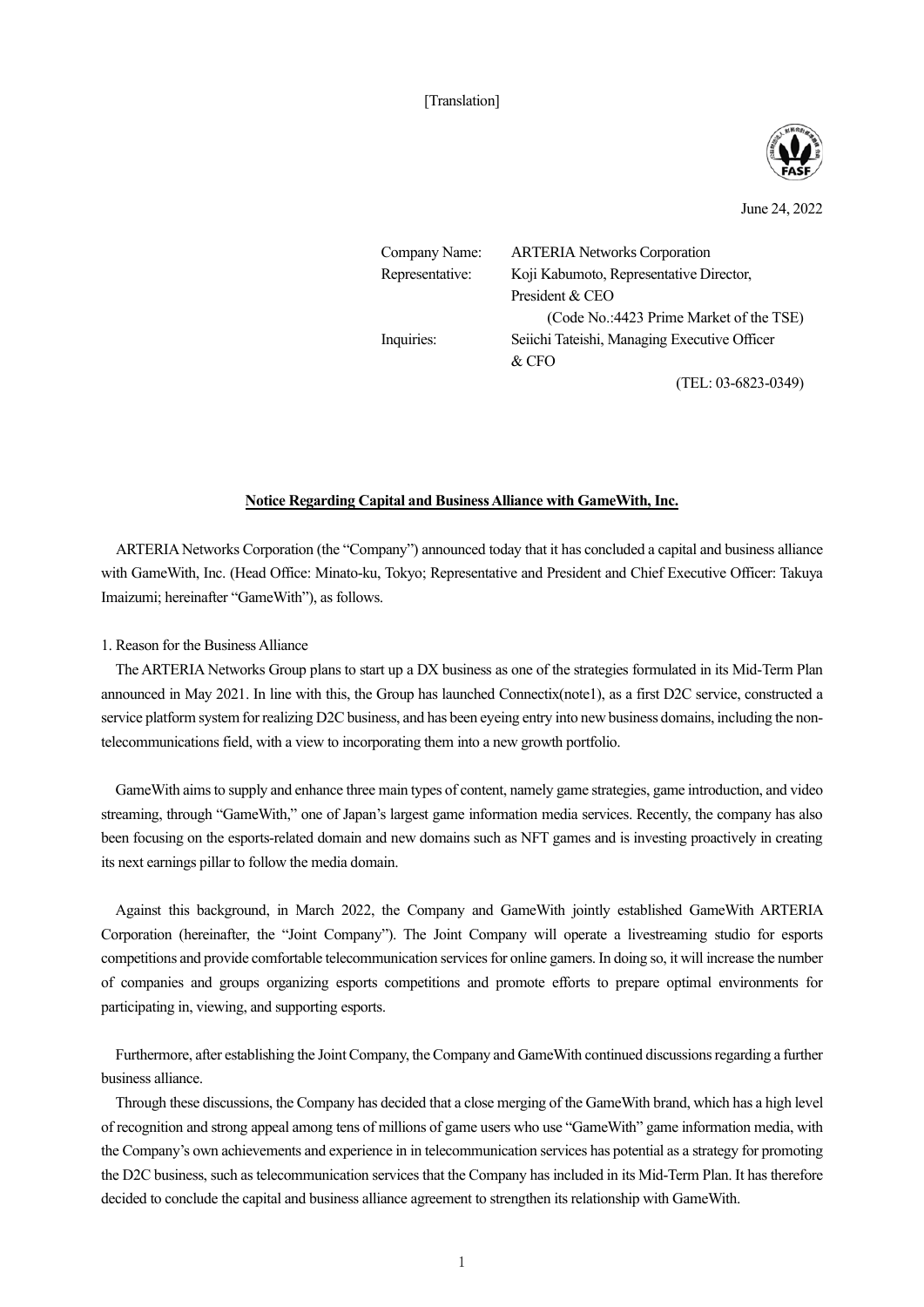Under the capital and business alliance agreement, the Company and GameWith will jointly strive to increase the value of both companies' businesses in the esports-related domain and plan to pursue the potential for continued collaboration in new business domains, such as NFTs(note 2).

### Notes:

- 1. Connectix uses SD-WAN technology to control the quality of telecommunications in each condo via a virtual network. It is an option service at an additional charge. SD-WAN stands for Software Defined Wide Area Network: a specific application of software defined networking (SDN) technology expanding from LAN (Local Area Network) to WAN connections. SDN offers bandwidth on demand, security, and authentication functions through software to enable shorter network connection times and easy changes to configurations and functions.
- 2. Non-fungible token: a unique unit of data (= the only one existing of its type) that links to a particular piece of digital art, music, video, etc.

#### 2. Details of Business Alliance

Under the capital and business alliance, the Company will become a strategic partner in telecommunication services in the esports-related domain promoted by GameWith. In this role, the Company will use its proprietary optical fiber networks to provide high speed, low latency telecommunication services, for which there is a high demand in the online gamer market and expand the product lineup.

Furthermore, the Company will dispatch one director to GameWith and look at dispatching people on secondment, aiming to increase the corporate value of both companies by identifying and maximizing synergies through mutual provision of management resources and collaboration in the form of knowledge of and user interface with the markets of the Company's telecommunication services and GameWith.

## 3. Details of Share Acquisition

The Company plans to acquire 3,694,200 common shares of GameWith stock held by Incubate Fund IFLP No. 2. and Incubate Fund IFLP No. 3 (20.00% of the total number of issued and dilutive shares as of May 31, 2022, rounded to two decimal places) for the total amount of 1,733 million yen (469 yen per share, the simple average of the closing price).

| (1) | Name                                       | GameWith, Inc.                                                                                                                       |      |
|-----|--------------------------------------------|--------------------------------------------------------------------------------------------------------------------------------------|------|
| (2) | Location                                   | Sumitomo Fudosan Azabu-juban Bldg. 4F, 1-4-1 Mita, Minato-ku, Tokyo, 108-<br>0073, Japan                                             |      |
| (3) | Representative position<br>and name        | Representative President and Chief Executive Officer Takuya Imaizumi                                                                 |      |
| (4) | Business operations                        | Media business providing game information, etc.                                                                                      |      |
| (5) | Capital                                    | 551 million yen (as of February 28, 2022)                                                                                            |      |
| (6) | Establishment date                         | June 3, 2013                                                                                                                         |      |
| (7) | Major shareholders and<br>ownership ratios | · Takuya Imaizumi<br>29.77%<br>21.10%<br>• Incubate Fund ILFP No. 2<br>11.87%<br>· YJ No. 1 Investment Limited Partnership<br>Others |      |
| (8) | Relationships with the<br>Company          | Capital relationship                                                                                                                 | None |
|     |                                            | Personal relationships                                                                                                               | None |
|     |                                            | Trading relationships                                                                                                                | None |
|     |                                            | Status of relationships with<br>related parties                                                                                      | None |

4. Summary of the Business Alliance Partner